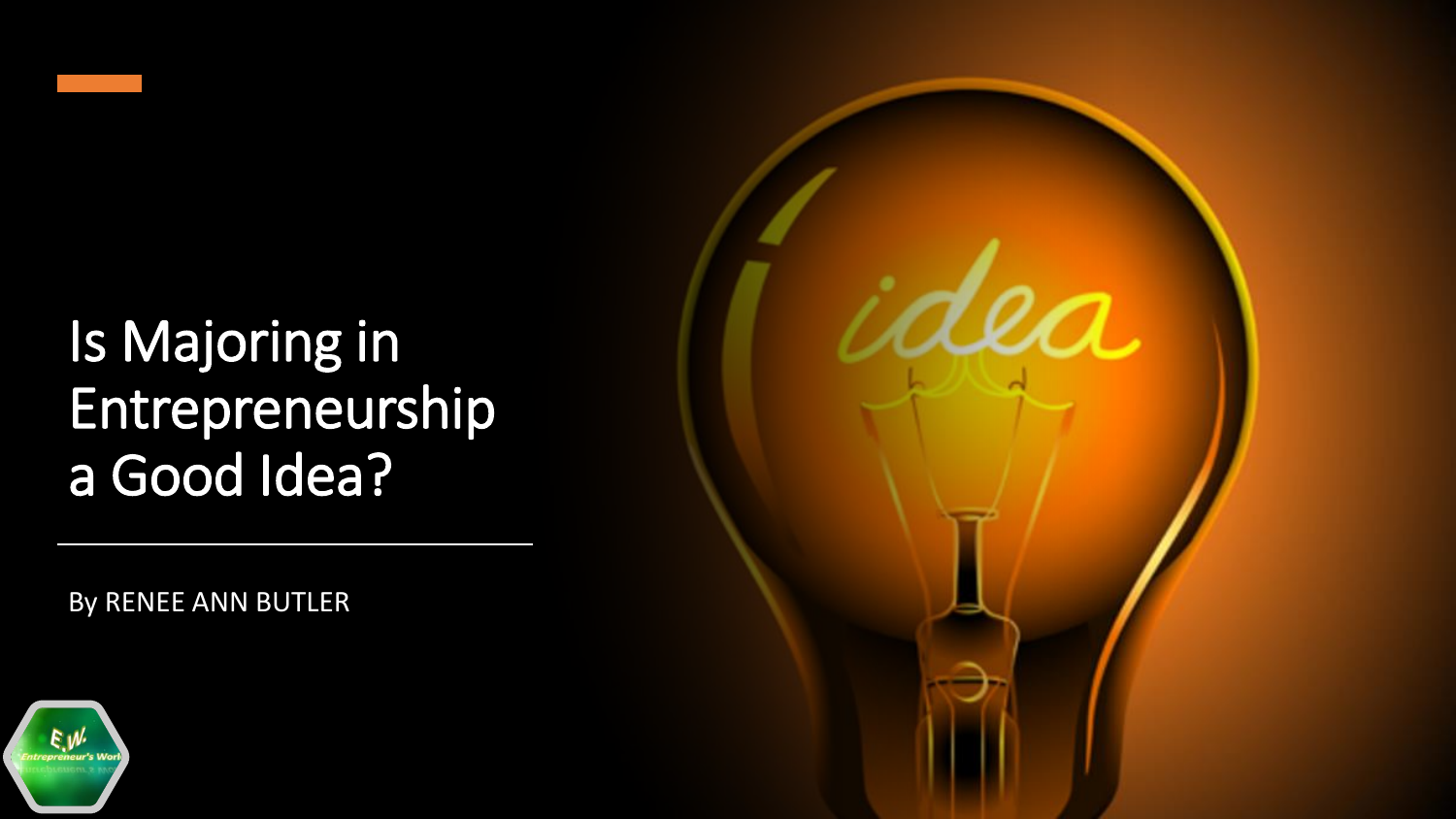• Majoring in entrepreneurship can be a good idea, but it is not necessary to become a good business owner or manager. Many people succeed in business without any degree, let alone one in entrepreneurship. The real question is whether you need the extra focus on entrepreneurship. Otherwise, a degree in business or a related field may be more appropriate. It depends on your goals as a business person and as an individual, the experiences you already have, and your understanding of business and management.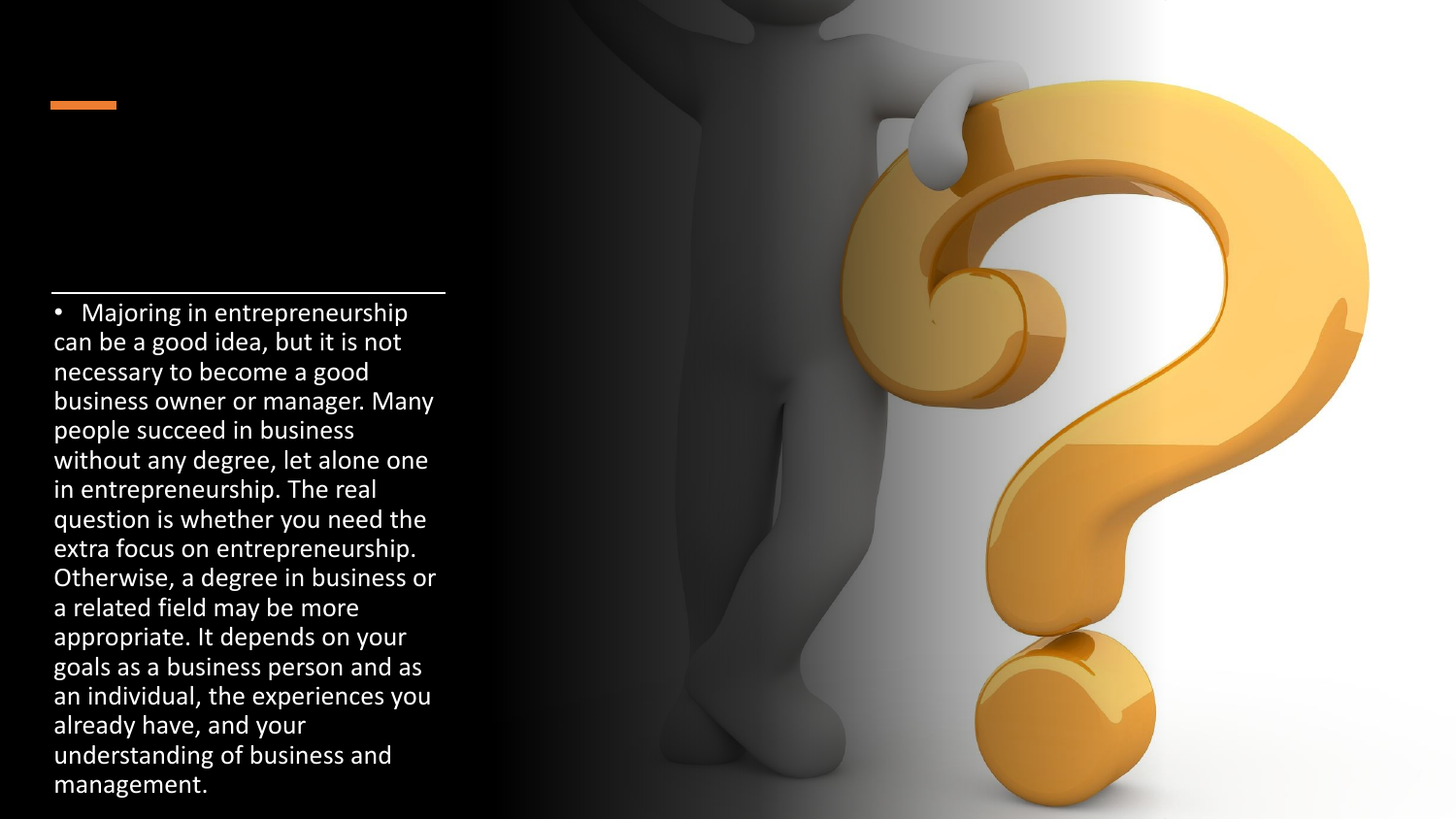### Entrepreneurship as a Major

• First, understand that entrepreneurship is different from business as a field of study. Entrepreneurship as a major helps you develop effectual reasoning. You learn how to identify goals as they grow naturally and learn strategies for facilitating the evolution of those objectives. You learn about concepts such as bootstrapping and different marketing techniques, as well as how to start a business from the ground up. These skills have their place, but they are very different from what you learn as a business major.

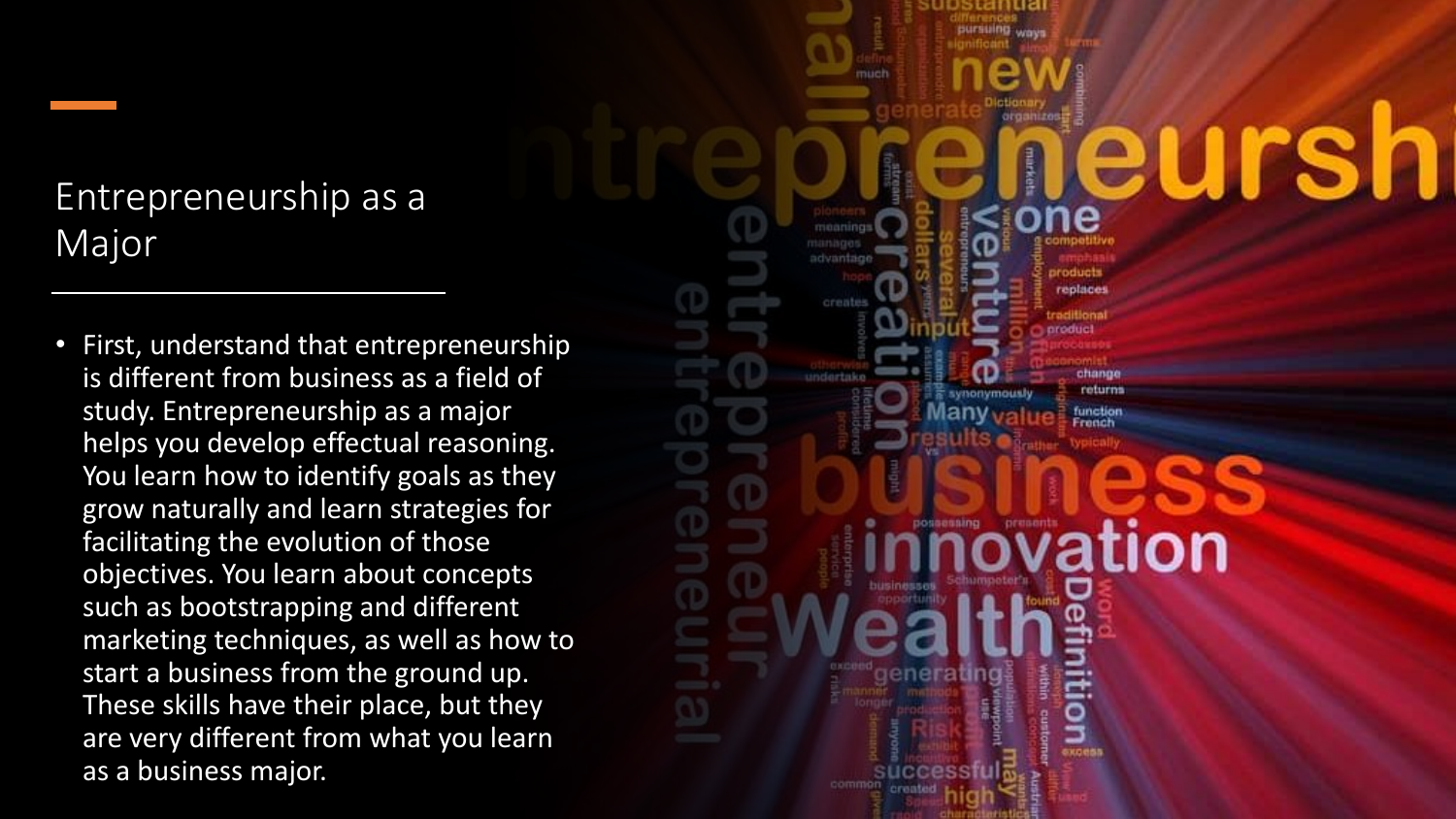### Choosing a Business Program

• In a business program, whether it is for an MBA or a business degree, your focus is on causal reasoning and relationships. You learn about business plans, but you also learn how to calculate the return on the investments a company makes and how different business models work. Within a business major, there may be different specialties, but the core curriculum focuses on developing that causal, linear focus.

• Many business degree programs have entrepreneurship components or options to specialize in entrepreneurship. This way, you have the chance to learn more about effectual business matters while still developing knowledge about business theory and how companies operate. However, business degrees tend to be more corporate-focused.

# BUSINESS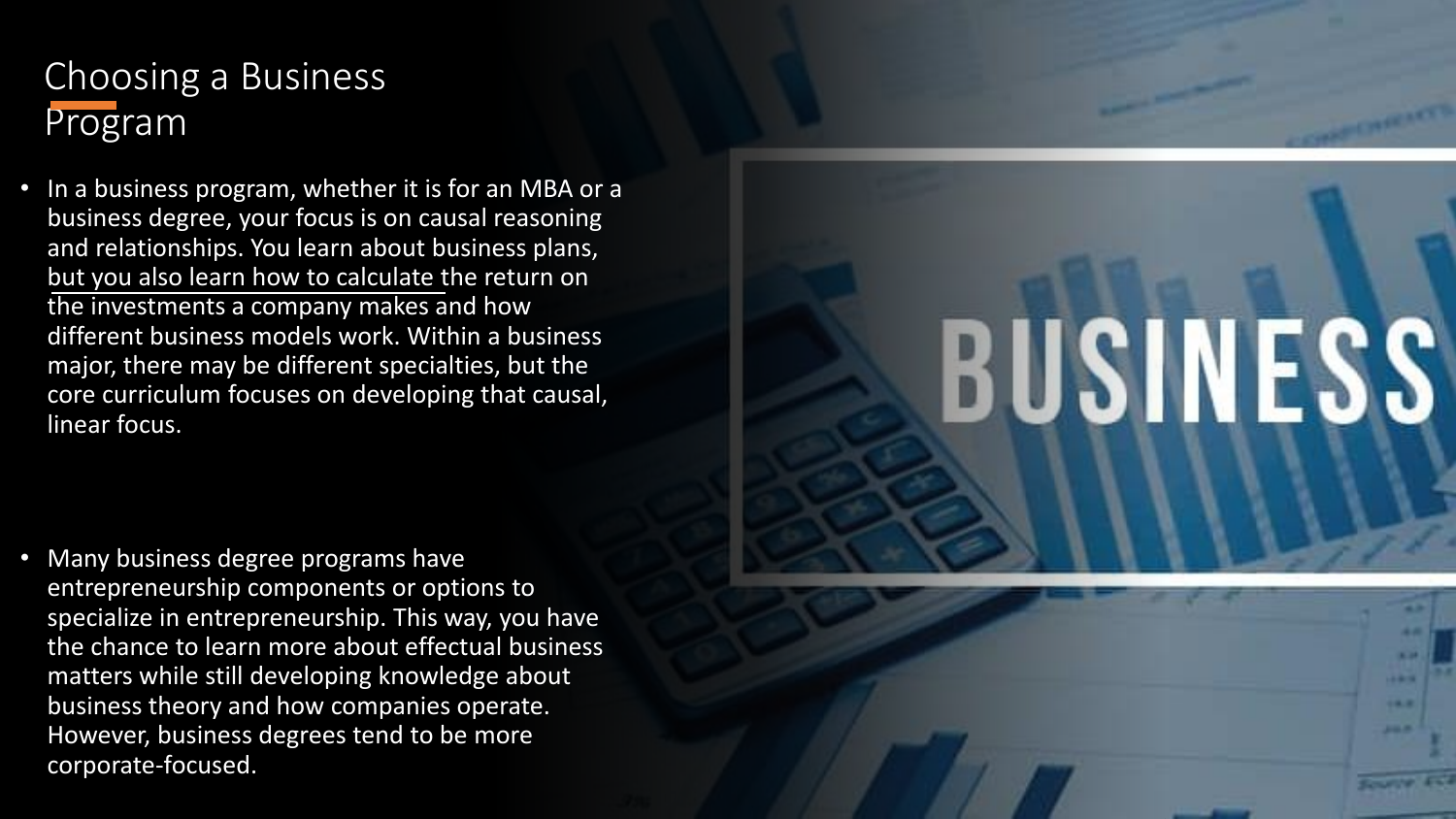Advantages and Disadvantages of an Entrepreneurship Degree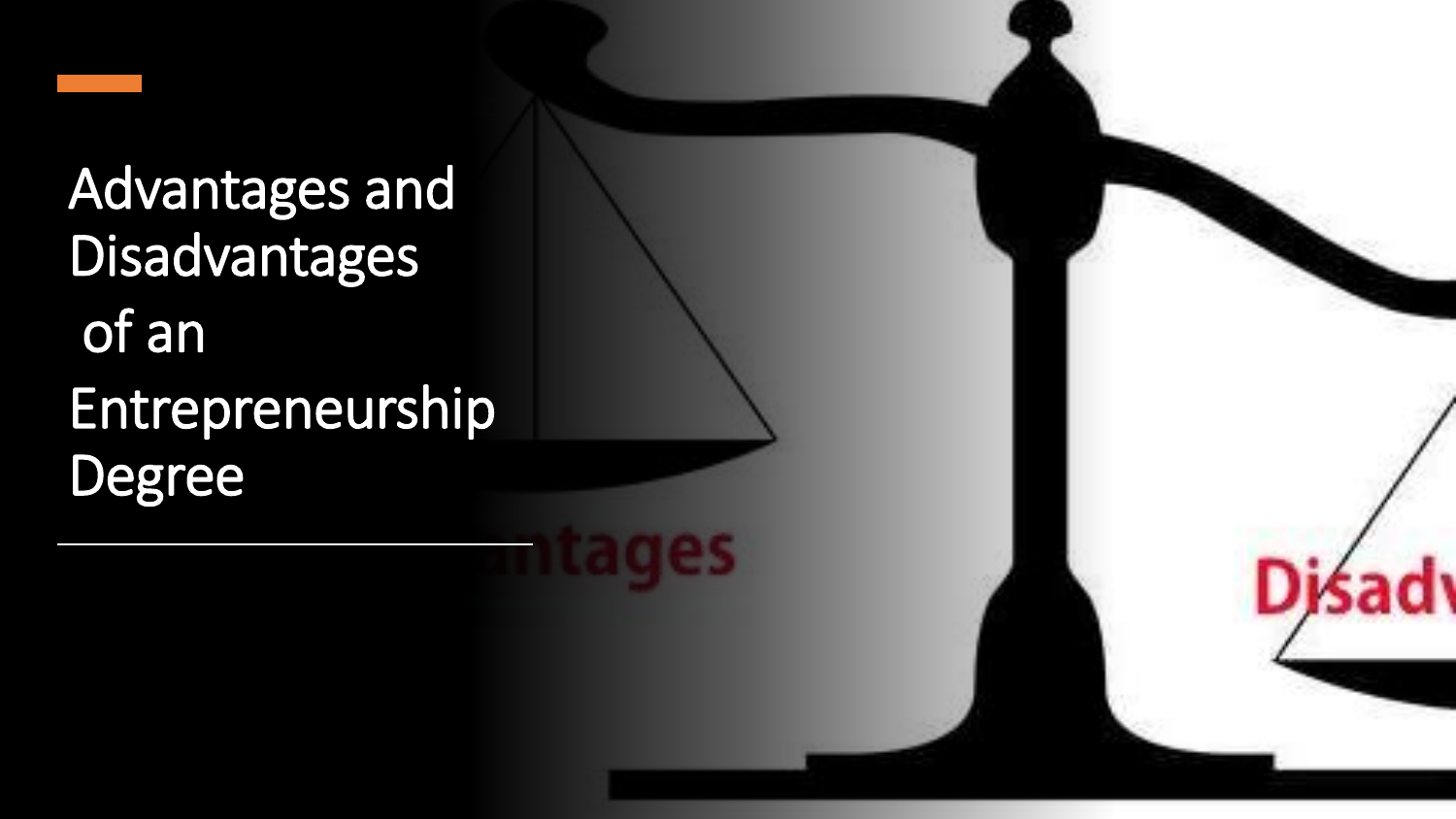### Advantages

• Entrepreneurship degrees have their benefits. While obtaining a degree in the field does not guarantee your success, it certainly does not hurt. Having a degree in entrepreneurship can serve as a sort of validation of your business skills. When you go to get funding for a business concept or develop a partnership, a degree in entrepreneurship can add to your credibility.

NI AG

• In your studies as an entrepreneurship major, you will develop your business instincts. If you have not managed a business before, developing your business reasoning in this way is valuable. Likewise, if you have run a business but not had much freedom in how you approached your management style, entrepreneurship helps you learn to identify opportunities and think critically about how to take advantage of them. You also take classes with other people who are interested in starting their businesses. These people could become lifelong business connections and possibly develop into partnerships.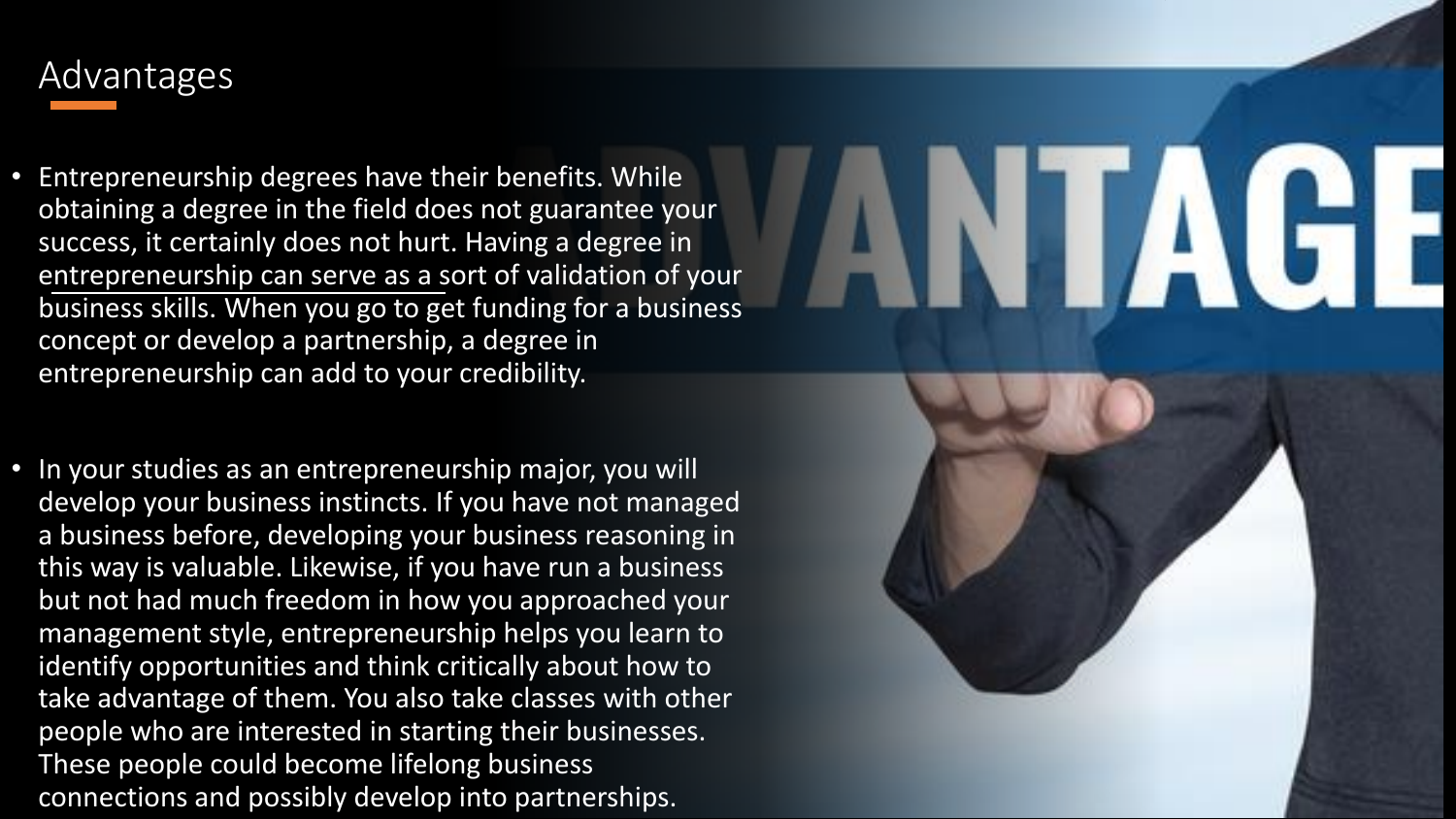#### **Disadvantages**

• Getting a degree in entrepreneurship is a significant expense. In addition to absorbing the cost of your studies, you also must calculate the wages you will lose while you are in a program and unable to work full-time. Moreover, better entrepreneurship programs tend to cost more and require more of a time investment, meaning the costs are even higher. You are taking on these costs all for a degree in something that people succeed in every day without any formal training. You are also spending time in class that you could be spending on your business concept. Depending on your idea, this could mean you will miss out on the window of opportunity. Also, if your business idea is unsuccessful, a degree in entrepreneurship may not be as desirable as a more general business degree when looking for outside work.

## Disadval